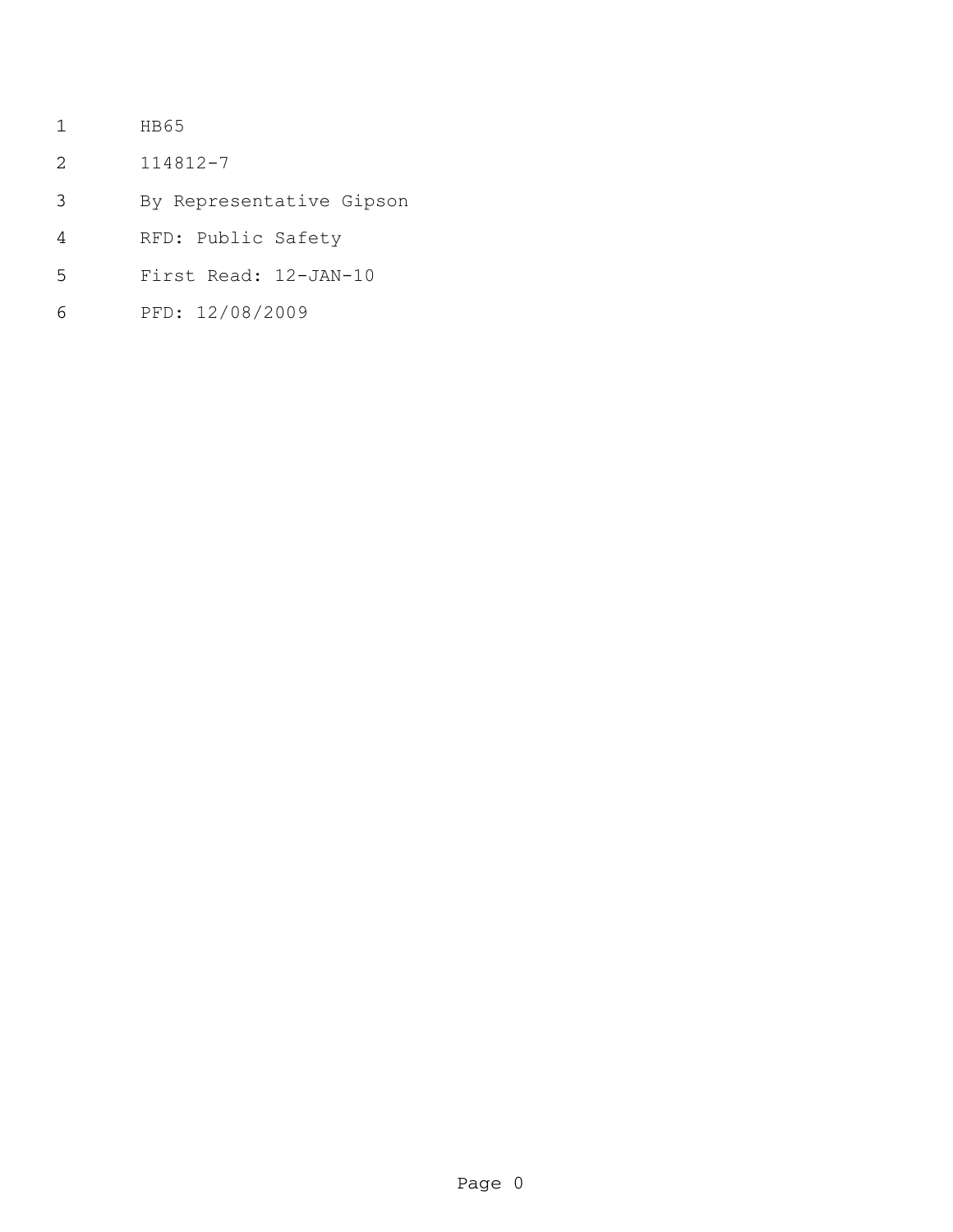| $\mathbf 1$ | <b>ENGROSSED</b>                                               |
|-------------|----------------------------------------------------------------|
| 2           |                                                                |
| 3           |                                                                |
| 4           | A BILL                                                         |
| 5           | TO BE ENTITLED                                                 |
| 6           | AN ACT                                                         |
| 7           |                                                                |
| 8           | To amend Sections 32-5-64, 32-6-7.2, and 32-6-8 of             |
| 9           | the Code of Alabama 1975, relating to 3-stage graduated        |
| 10          | driver's licenses or licensing criteria; to allow the licensed |
| 11          | driver accompanying a student in any driver training program   |
| 12          | to be 21 years of age or older; to further provide for         |
| 13          | restrictions on driver's licenses for persons 16 or 17 years   |
| 14          | of age including restrictions on the use of certain            |
| 15          | communication devices; to provide for the age of the licensed  |
| 16          | driver occupying the seat next to a driver 16 years of age or  |
| 17          | older who has a State I learner's permit; and in connection    |
| 18          | therewith would have as its purpose or effect the requirement  |
| 19          | of a new or increased expenditure of local funds within the    |
| 20          | meaning of Amendment 621 of the Constitution of Alabama of     |
| 21          | 1901, now appearing as Section 111.05 of the Official          |
| 22          | Recompilation of the Constitution of Alabama of 1901, as       |
| 23          | amended.                                                       |
| 24          | BE IT ENACTED BY THE LEGISLATURE OF ALABAMA:                   |
| 25          | Section 1. Sections 32-5-64, 32-6-7.2, and 32-6-8 of           |
| 26          | the Code of Alabama 1975, are amended to read as follows:      |
| 27          | $"$ \$32-5-64.                                                 |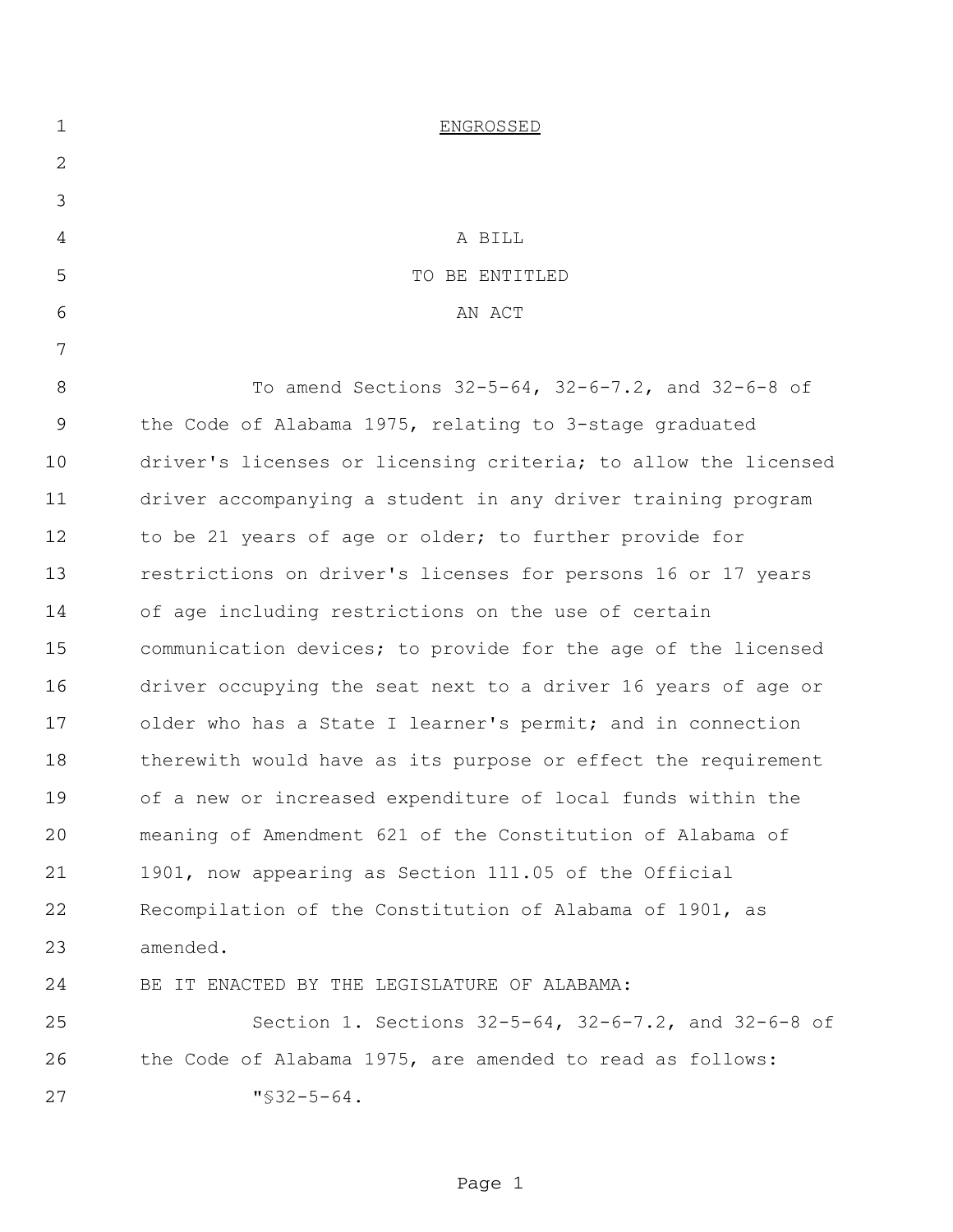"Any person under the age of 16 years who shall drive or operate any motor vehicle upon the public highways of this state shall be guilty of a misdemeanor, and shall be 4 dealt with as provided by the juvenile laws of this state<del>;</del> **provided, that the provisions of this.** This section shall not apply to any student enrolled in a driver training program approved by the State Superintendent of Education or the Director of Public Safety while driving or operating a motor vehicle pursuant to the instructional program. However, no student in any driver training program who is under 16 years of age shall drive or operate any motor vehicle unless 12 accompanied by a licensed driver who is 21 years of age or older.

"§32-6-7.2.

 "(a) A person who is under the age of 18 may not apply for a Stage II restricted regular driver's license until the person has held a Stage I learner's license issued pursuant to Section 32-6-8 or a comparable license issued by another state for at least a six-month period.

 "(b) In addition to any other requirements of this chapter, if the applicant for a driver's license is 16 years of age, he or she shall submit to the Department of Public Safety the following:

 "(1) A verification form provided by the Department of Public Safety signed by a parent or legal guardian 26 consenting to the licensure of the applicant and granting permission for the applicant to drive without supervision.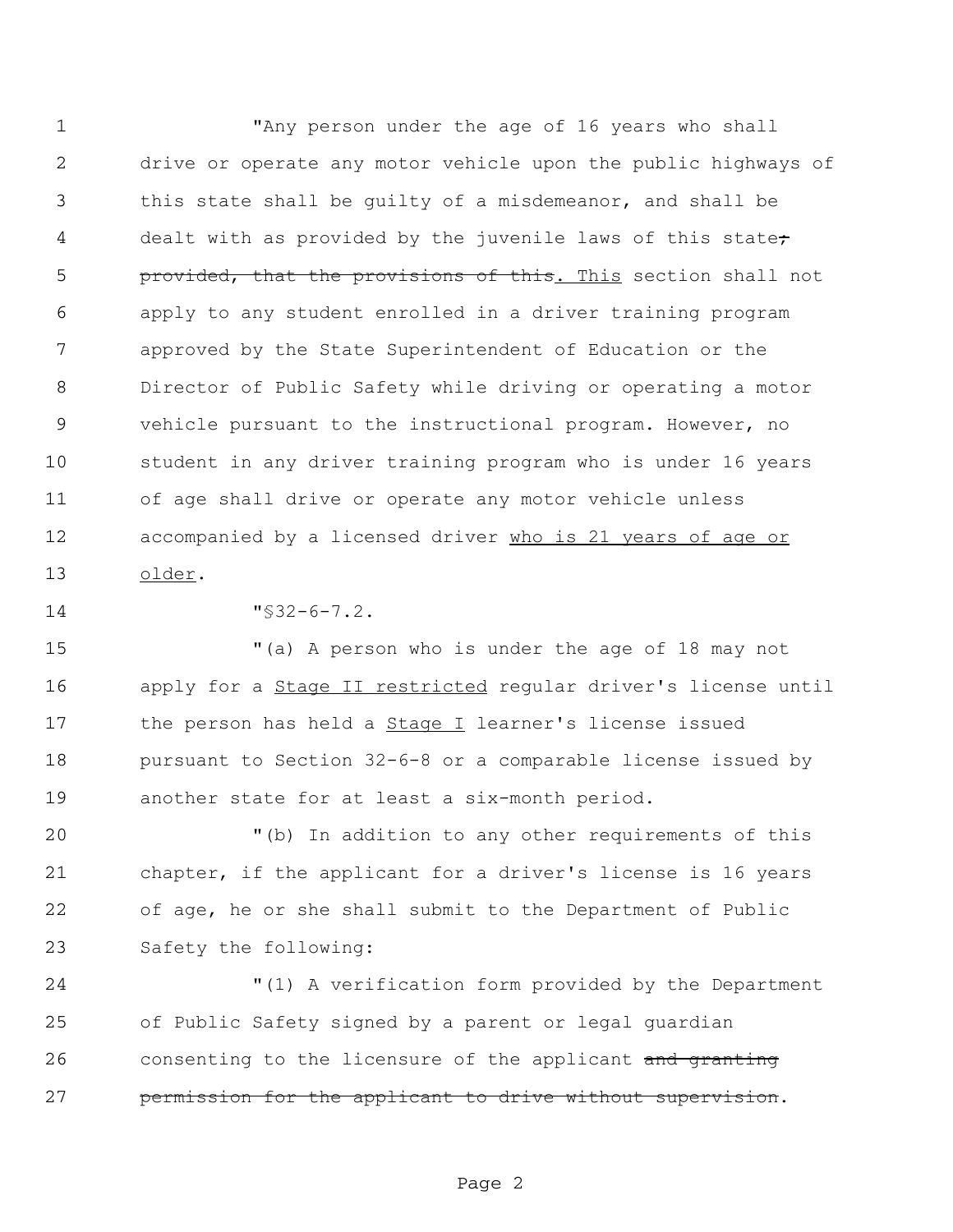"(2) A verification form provided by the Department of Public Safety signed by a parent, legal guardian, or licensed or certified driving instructor certifying that the applicant has completed a minimum of 30 hours of behind-the-wheel driving practice, or submission of a certificate of completion from the State Department of Education that the applicant has passed a driver's education course approved by the State Department of Education.

 "(c) A person who is issued a regular driver's 10 license after October 1, 2002, who is age 17 and has been licensed for less than six months or who is age 16 shall be deemed to have a Stage II restricted driver's license. The person may not operate a vehicle under any of the following conditions:

 "(1) Between 12:00 o'clock midnight and 6:00 o'clock 16 a.m. 10:00 o'clock p.m. on Sunday, Monday, Tuesday, Wednesday, or Thursday and 6:00 o'clock a.m. on Monday, Tuesday, 18 Wednesday, Thursday, or Friday and between 11:00 o'clock p.m. on Friday or Saturday and 6:00 o'clock a.m. on Saturday or 20 Sunday unless one of the following exceptions apply applies:

 "a. The licensee is accompanied by a parent or legal guardian.

 "b. The licensee is accompanied by a person who is a licensed driver and is at least 21 years of age or the consent of a parent or legal guardian of the driver is given.

 "c. The licensee is driving to or from a place where 27 the licensee is employed on a requiar basis or works.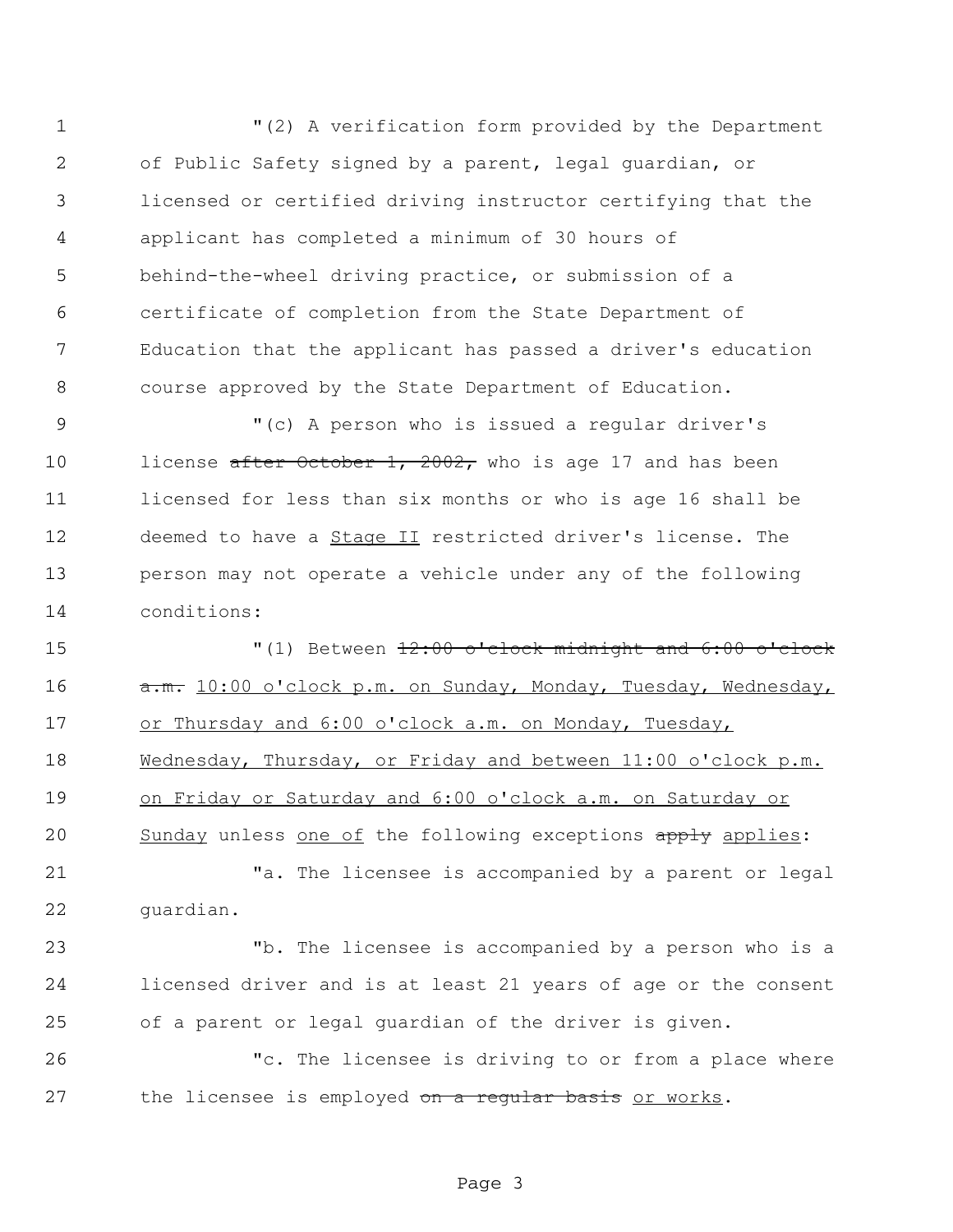- "d. The licensee is driving to or from a school sponsored event.
- "e. The licensee is driving to or from an event sponsored by a religious organization.
- "f. The licensee is driving for the purpose of a medical, fire, or law enforcement related emergency.
- 7 The licensee is driving to or from a place where the licensee participates in hunting or fishing activities. In order for this particular exception to apply, the licensee must have in his or her immediate possession a valid hunting or fishing license for the activity. Additionally, the licensee must have in his or her immediate possession items sufficient to demonstrate that he or she is in fact driving to participate in a hunting or fishing activity that is in season as set out in the rules promulgated by the Commissioner of Conservation and Natural Resources.
- 17 There are is more than four occupants one with the results of the results of the results of the 1 18 passenger in the vehicle not including the parents, or legal guardians of the licensee, accompanying family members, or a licensed driver who is at least 21 years of age.
- "(3) While operating any handheld communication 22 device, including, but not limited to, a cell phone or any 23 other device that sends or receives text messages or emails 24 that is nonessential to the functioning of the vehicle.
- 25 (d) A violation of this subsection (c) shall not result in a suspension of the person's driver's license, but shall extend the time period for six months that the person is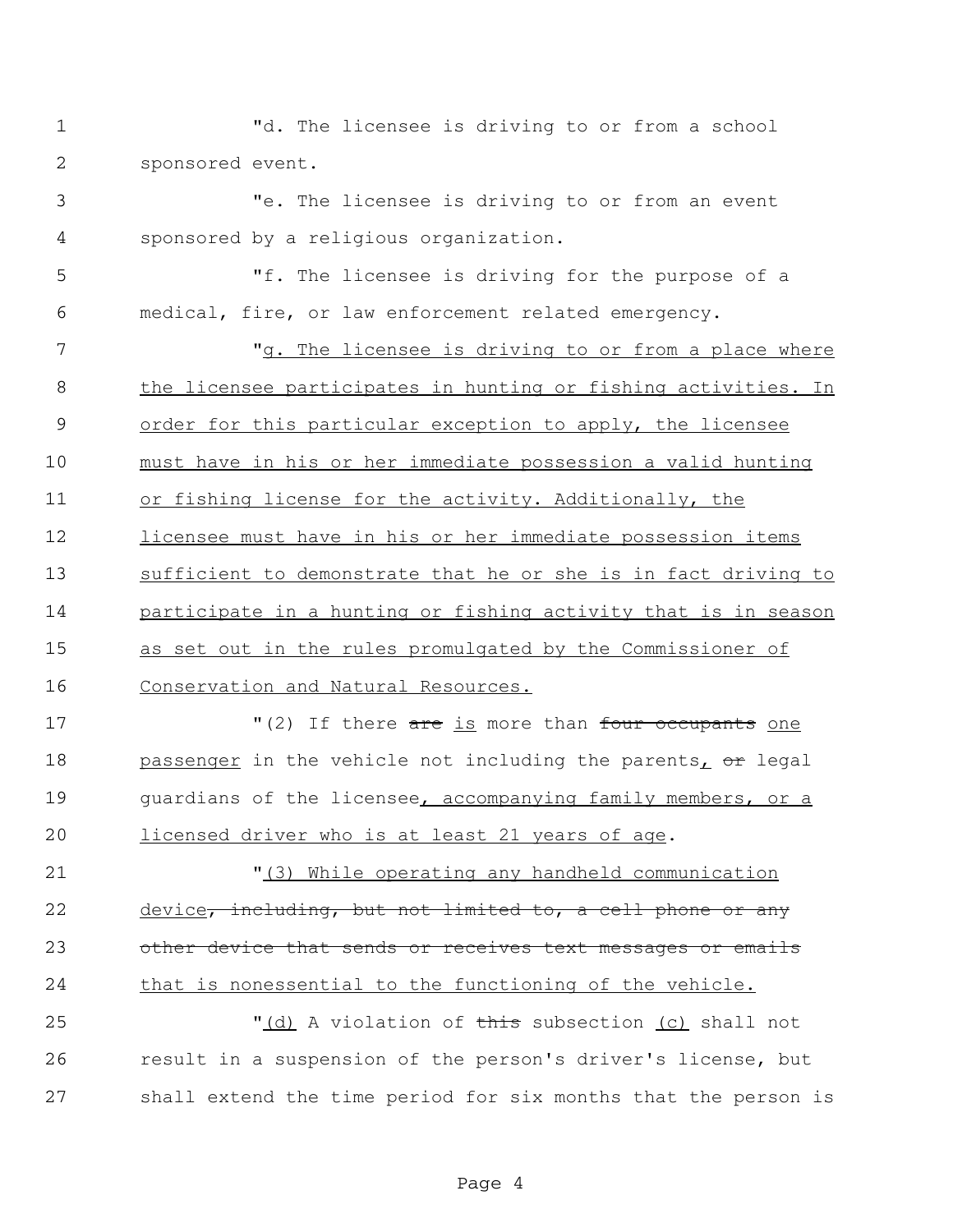1 subject to the restrictions of this subsection (c) before the person is eligible to be designated as an unrestricted driver's license holder or until age 18.

4 "<del>(d)</del>(e) The driver's license of any person who is driving with restricted privileges as provided in subsection (c) who during such time is convicted of a second moving traffic violation or is convicted of failure to give information or render aid, racing, fleeing or attempting to elude a law enforcement officer, reckless driving, illegal passing, driving on the wrong side of the road, or any other offense where four or more points are assessed and other violations as designated by rules or regulations promulgated pursuant to the Administrative Procedure Act, shall be automatically suspended for 60 days unless the Alabama Rules of the Road provide a more serious penalty, and the time period that the licensee is subject to the restrictions of subsection (c) shall be extended for six months from the date the person would otherwise be eligible to be designated as an unrestricted driver's license holder or until age 18.

**"** (e)(f) The license possessed by any resident of 21 this state who is 17 years of age shall be deemed an a Stage III unrestricted driver's license if the license has been issued for a period of six months or longer and the Department of Public Safety verifies that the license holder has not been convicted of a moving violation of the Alabama Rules of the Road within the preceding six months.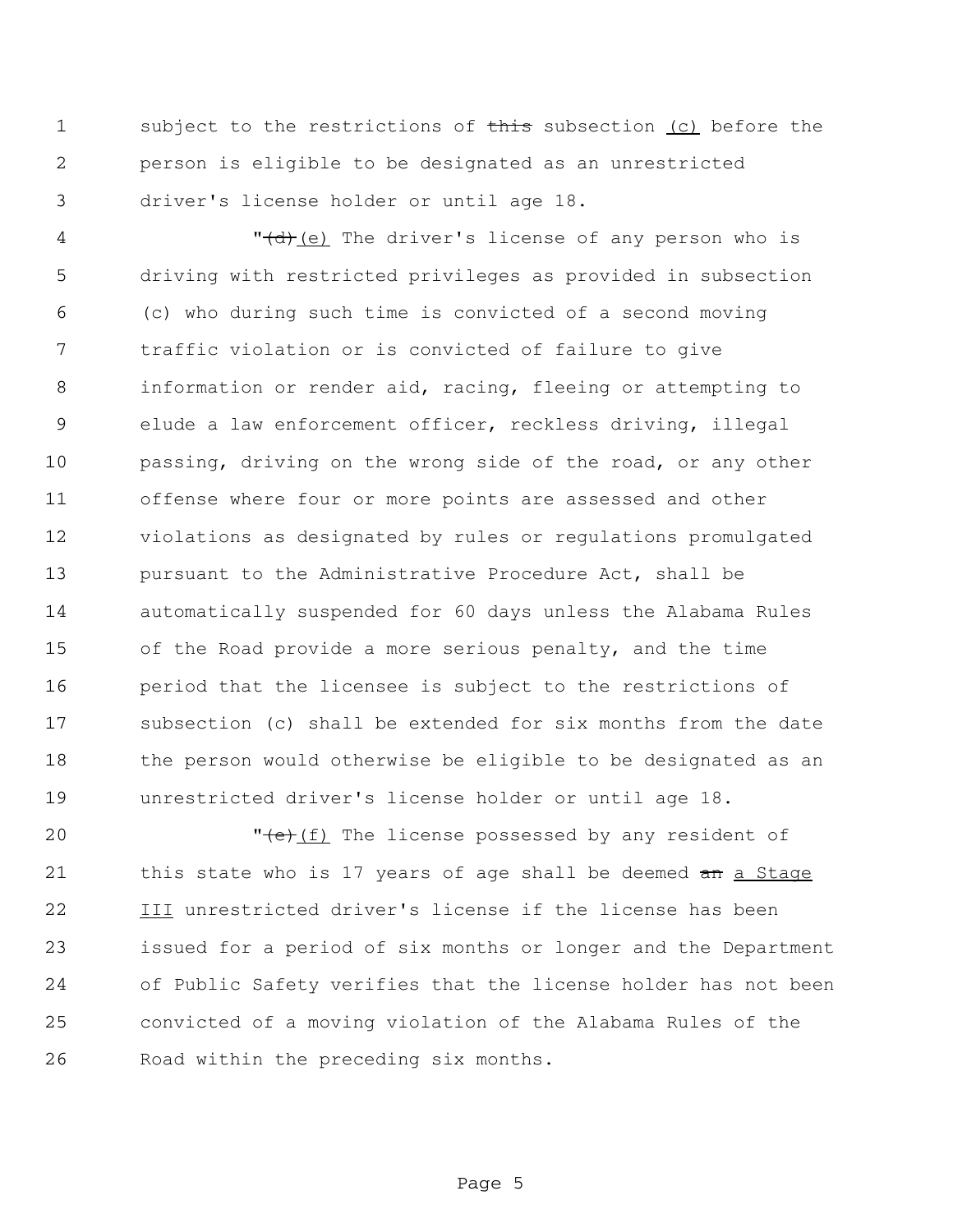1  $\sqrt{f}(\frac{f}{g})$  This section shall not apply to the following:

 "(1) Any resident of this state age 16 years and over who is married or who is the head of a household.

 "(2) Any resident who has otherwise been legally relieved of minority.

7 "(3) Any resident who is age 18 or over.

8 The Mode of the Every driver's license issued prior to October 9 1, 2002, shall be considered an unrestricted driver's license.

 "(h) A person who drives a motor vehicle in violation of the conditions imposed in subsection (c) shall be 12 guilty of a traffic violation, but shall not be subject to any criminal penalties or court costs. No citation shall be issued for a traffic violation pursuant to this subsection unless the person is stopped by a law enforcement officer for a separate violation of law and issued a citation or warrant for the separate violation. Information concerning a violation pursuant to this subsection shall not be released to any party and shall not result in any points on a driver's license record.

 "(i) The Department of Public Safety may promulgate reasonable rules and regulations to carry out and to aid in enforcement of this section and Sections 32-6-7.3 and 32-6-8. "§32-6-8.

 "(a) Any person 16 years of age or older who, except for his or her lack of instruction in operating a motor vehicle, would otherwise be qualified to obtain a driver's

Page 6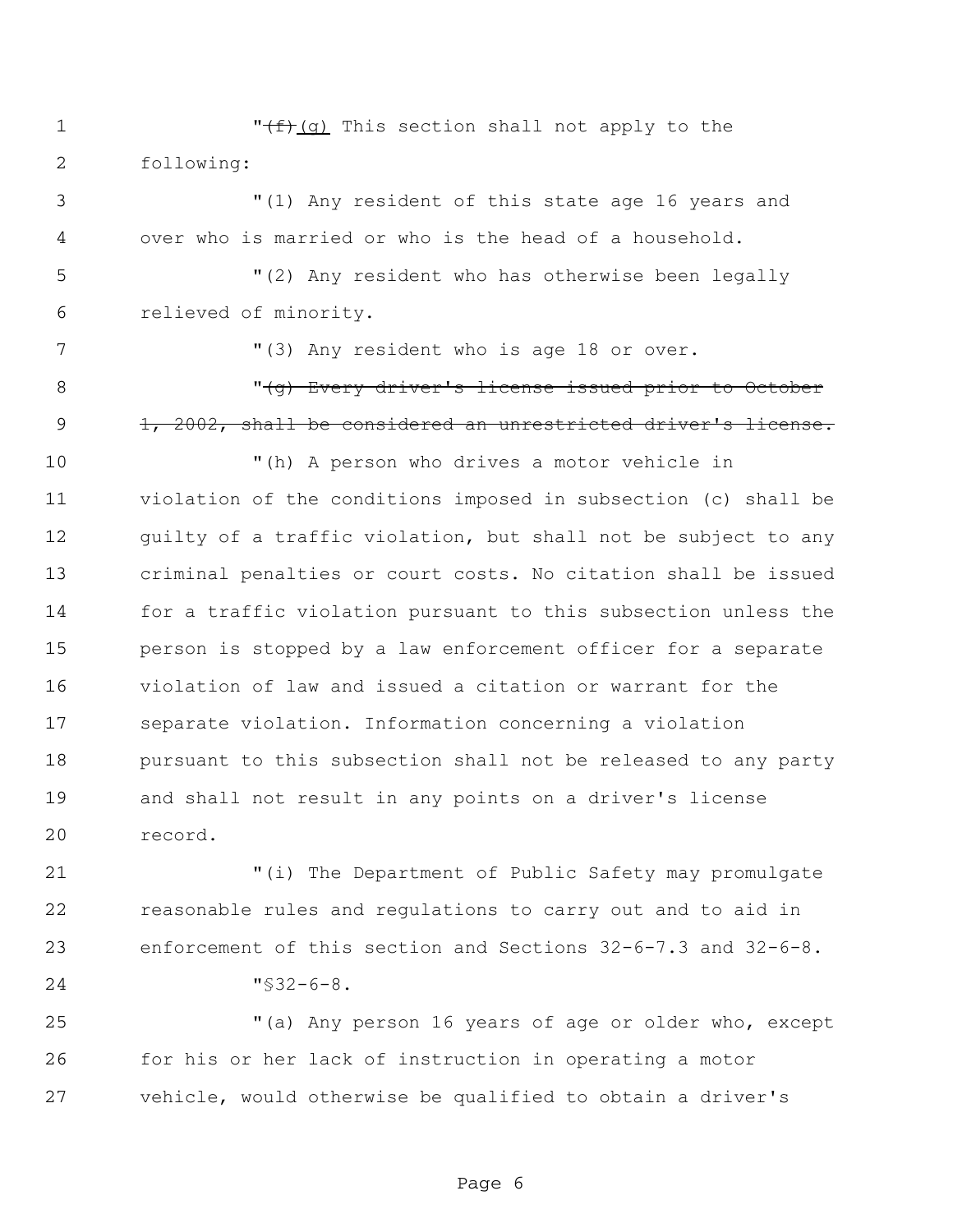license under this article may apply for a learner's license, and the Department of Public Safety, Driver License Division, may issue the license upon a form which shall be provided by the Director of Public Safety, entitling the applicant, while having the license in his or her immediate possession, to drive or operate a motor vehicle upon the highways for a period of four years, except when operating a motorcycle, the 8 person shall be accompanied by a licensed driver who is at least 21 years of age and actually occupying a seat beside the driver. At the time of applying for the license, the applicant shall pay to the Department of Public Safety, Driver License Division, a fee of twenty dollars (\$20), and the Department of Public Safety, Driver License Division, shall give the applicant a learner's license therefor on a form to be provided by the Director of Public Safety. The temporary instruction license may be renewed only by order of the Director of Public Safety, and in no case shall the original license be renewed or extended more than once. The Department of Public Safety, Driver License Division, shall not issue the 20 Stage I temporary instruction license until the applicant has undergone the same examination that a person applying for a 22 Stage II or Stage III driver's license is required by law to undergo, with the exception of the driving test, and produced a certificate to that effect signed by the proper examining officer.

 "(b) Any person not less than 15 but under 16 years 27 of age may obtain a **Stage I** learner's license to learn to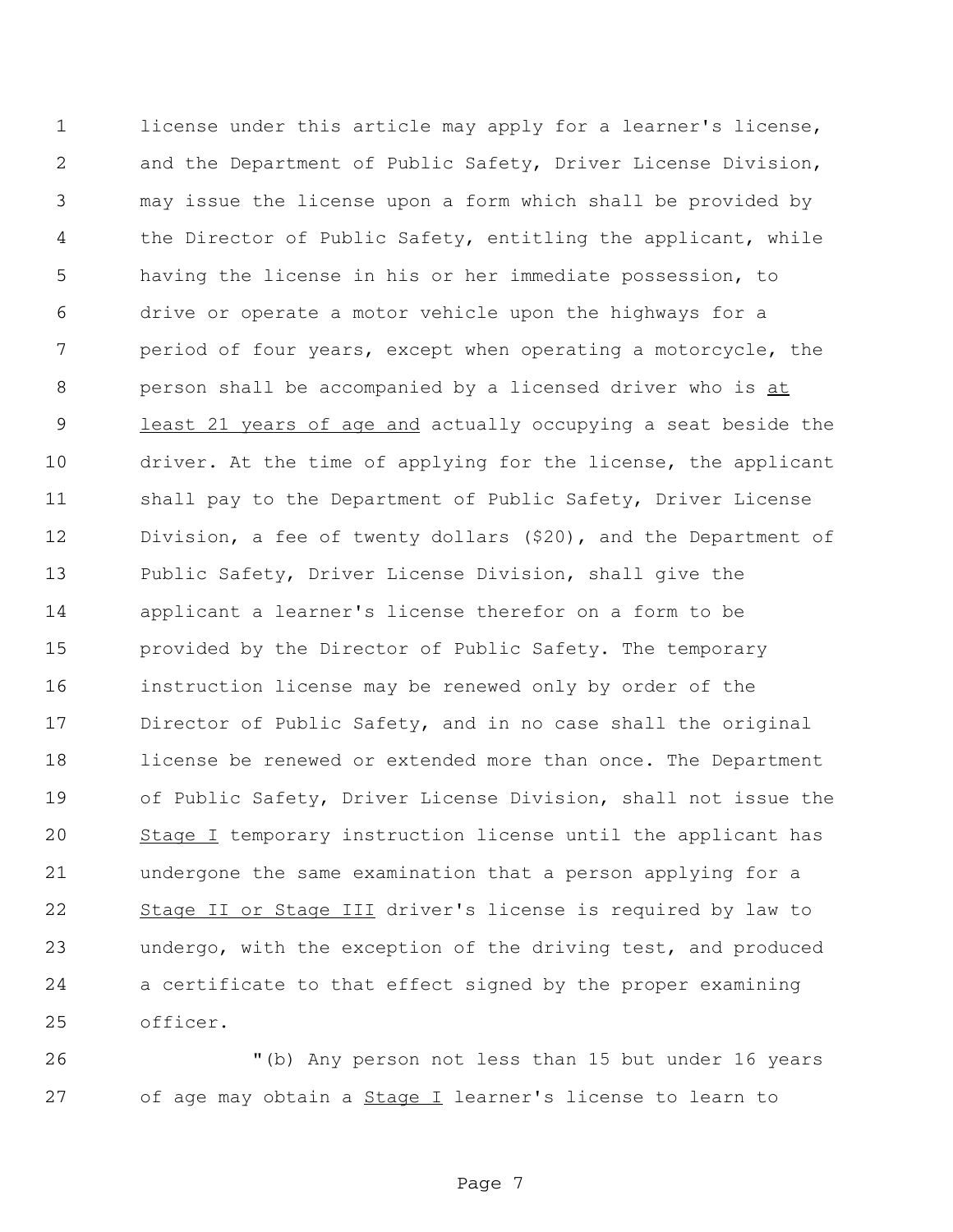operate a motor vehicle upon application to the Department of Public Safety, Driver License Division, which license shall entitle the person to operate a motor vehicle when he or she is accompanied by a parent or his or her legal guardian or a person who is age 21 or over who is duly licensed in this state as a motor vehicle operator or when accompanied by a licensed or certified driving instructor who is actually occupying a seat beside the motor vehicle operator. The 9 application for the **Stage I** learner's license shall be accompanied by a payment of a fee of twenty dollars (\$20), to be distributed as provided in Section 32-6-5. The age of the applicant shall be substantiated by the applicant filing with the department a certified copy of his or her birth certificate. A Stage I learner's license issued under this subsection shall be in such form as the Director of Public Safety may prescribe; it shall expire in four years; or when 17 the holder subsequently applies for and receives a **Stage II or** 18 Stage III driver's license. The Stage II or Stage III driver's license shall be issued for the remainder of the four year life of the learner's license at no additional fee, the certificate thereof shall be prima facie evidence that the license holder was 15 years of age or older on the date of its issuance. The license may be suspended or revoked in the same manner and for the same causes as a driver's license and may also be revoked for any violation of the terms and conditions on which it was issued. The Department of Public Safety, Driver License Division, shall not issue such a license to any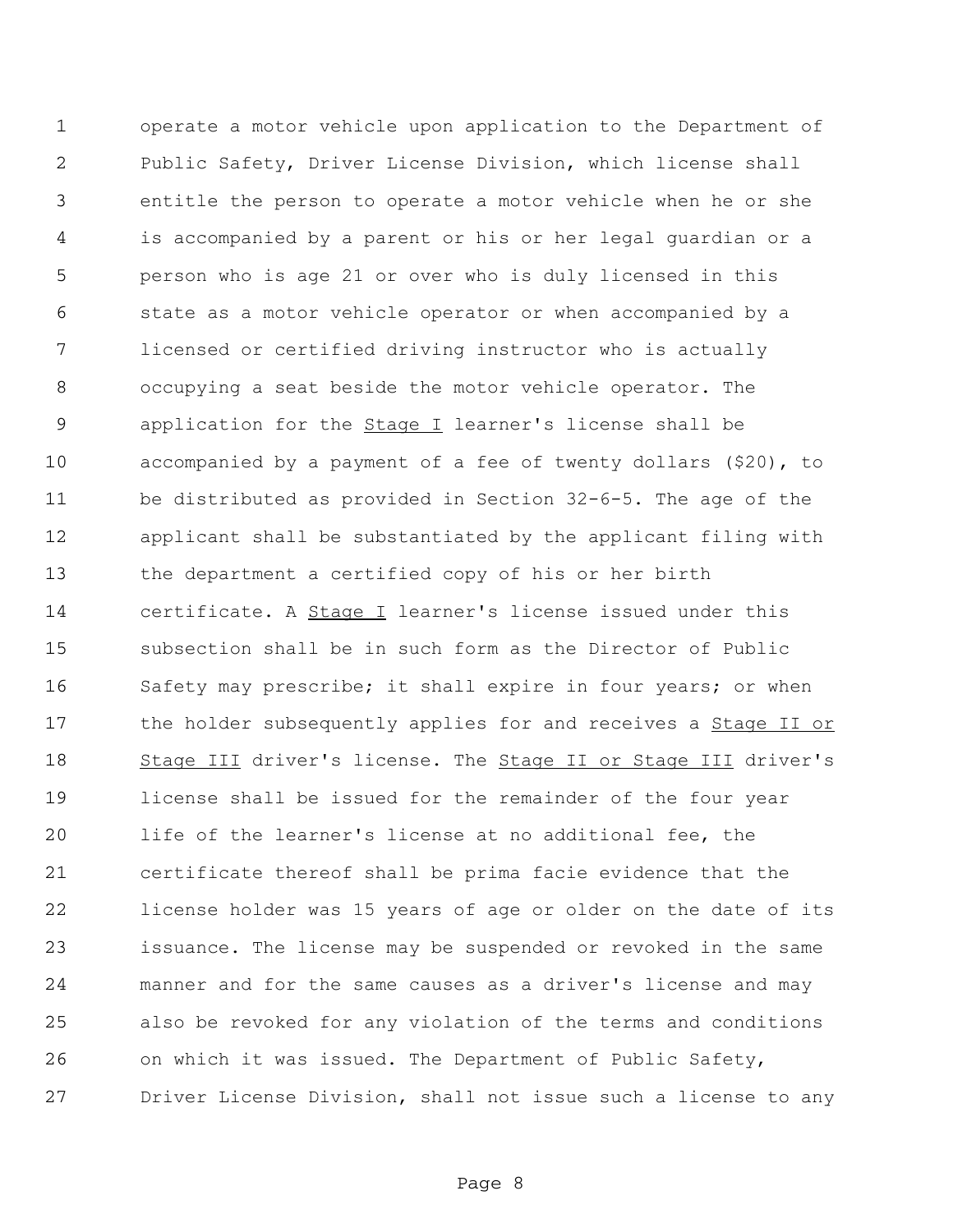person until the applicant has undergone the same examination 2 that a person applying for a **Stage II or Stage III** driver's license is required by law to undergo, with the exception of the driving test, and has produced a certificate to that effect signed by the proper examining officer."

 Section 2. As used in this act, the following words shall have the following meanings:

(1) STAGE I. A learner's permit.

 (2) STAGE II. A regular driver's license with restrictions based on age and the date of issuance.

(3) STAGE III. An unrestricted driver's license.

 Section 3. Although this bill would have as its purpose or effect the requirement of a new or increased expenditure of local funds, the bill is excluded from further requirements and application under Amendment 621, now appearing as Section 111.05 of the Official Recompilation of the Constitution of Alabama of 1901, as amended, because the bill defines a new crime or amends the definition of an existing crime.

 Section 4. This act shall become effective on the first day of the third month following its passage and approval by the Governor, or its otherwise becoming law.